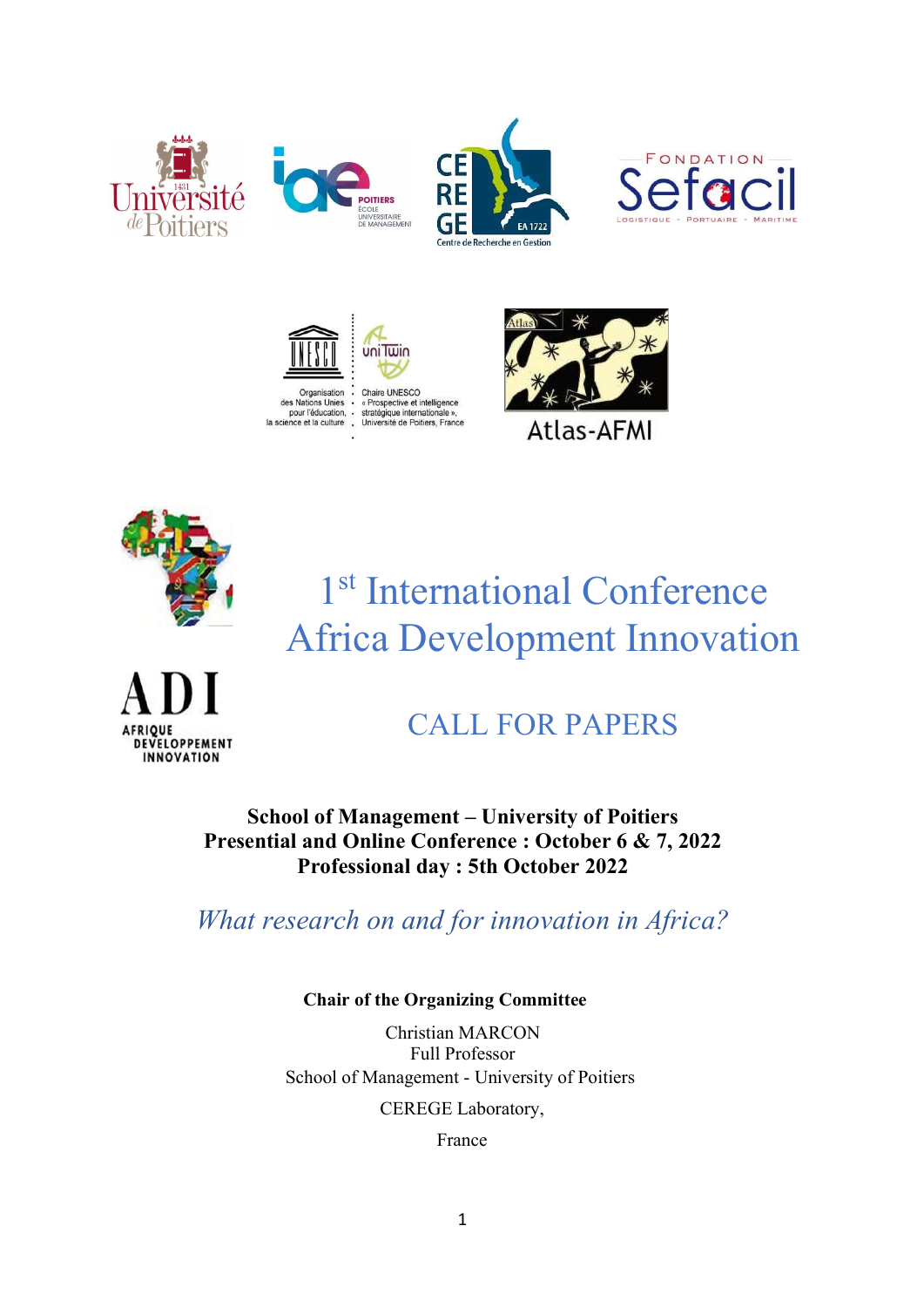Born in 2021, the ADI (Africa Development Innovation) research project, supported by the Sefacil Foundation, focuses on innovation as a factor in the development of organizations in Africa, both as a source of direct competitive advantages and as a source of non-direct competitive advantages through its contribution to individual and collective well-being. The issues at stake in the deployment of innovations are based on various reasons and can be seen in many areas. In strategic, managerial, ecological, digital and governance terms, these different fields, which are connected, are articulated in this project in a logic of prospective reflections. They are studied in the field of logistics and transport. Innovation in all its forms, including qualitative, is therefore a driver of economic performance and social development.

The first event organized in the framework of this research contract, the ADI International Virtual Forum, on the theme "Innovation in transport and logistics for development in Africa", which took place on 3 and 4 February 2022, allowed for a wide-ranging exchange of views between researchers and field actors on these themes and on the current issues that cross transport and logistics organizations and infrastructures, and on the need to strengthen professional capacities and resilience. The need to take a deep continental ("Africa") look at these issues and to articulate reflections at three scales of analysis: macro, meso and micro emerged.

Behind the complexity of the projects and strategies lie the questions posed to companies (economic actors and stakeholders), governments and their administrations, non-governmental organizations (NGOs) and civil society, which are organizing themselves so that the challenges of innovation in transport and logistics do not remain strictly technical and commercial. Indeed, the aspirations of local populations and those of the continent as a whole for a more sustainable, more virtuous development and a response to social and societal expectations, influence decisions and actions in the short and medium term. Tensions thus arise between the constraints of international competition, including intra-regional competition, and the emergence of a management style that combines African attitudes and orientations with international standards, based on criteria that are better grounded in the continent's diverse realities.

Strategic choices seem to be decisive. Transport and logistics are strong elements of development and competitiveness whose innovations can find their substance of application. For example, the global issue of transport in Africa is both a question of logistics infrastructures (major and secondary ports, platforms, equipment, warehouses, access routes and roads, etc.) and of digital infrastructures allowing the emergence of start-ups, creating the necessary connections for commercial, logistics and information activities, etc.

In the field of logistics and transport in Africa, and international relations with Africa - which some analyze as 'of the Africa's - issues of innovation in, and for, Africa directly challenge research and all researchers (not just those working on Africa) on their fundamentals.

What challenges does innovation pose to research in and for Africa(s)?

This first ADI International Conference extends the exchanges that have taken place in the ADI International Virtual Forum in order to produce research that is useful for Africa (s). The question of research on and for innovation in Africa(s) is understood to include basic, pragmatic, empirical and field research. Authors are thus invited to propose papers to address the following cross-cutting issues - the list is not exhaustive. In this conference, we ask :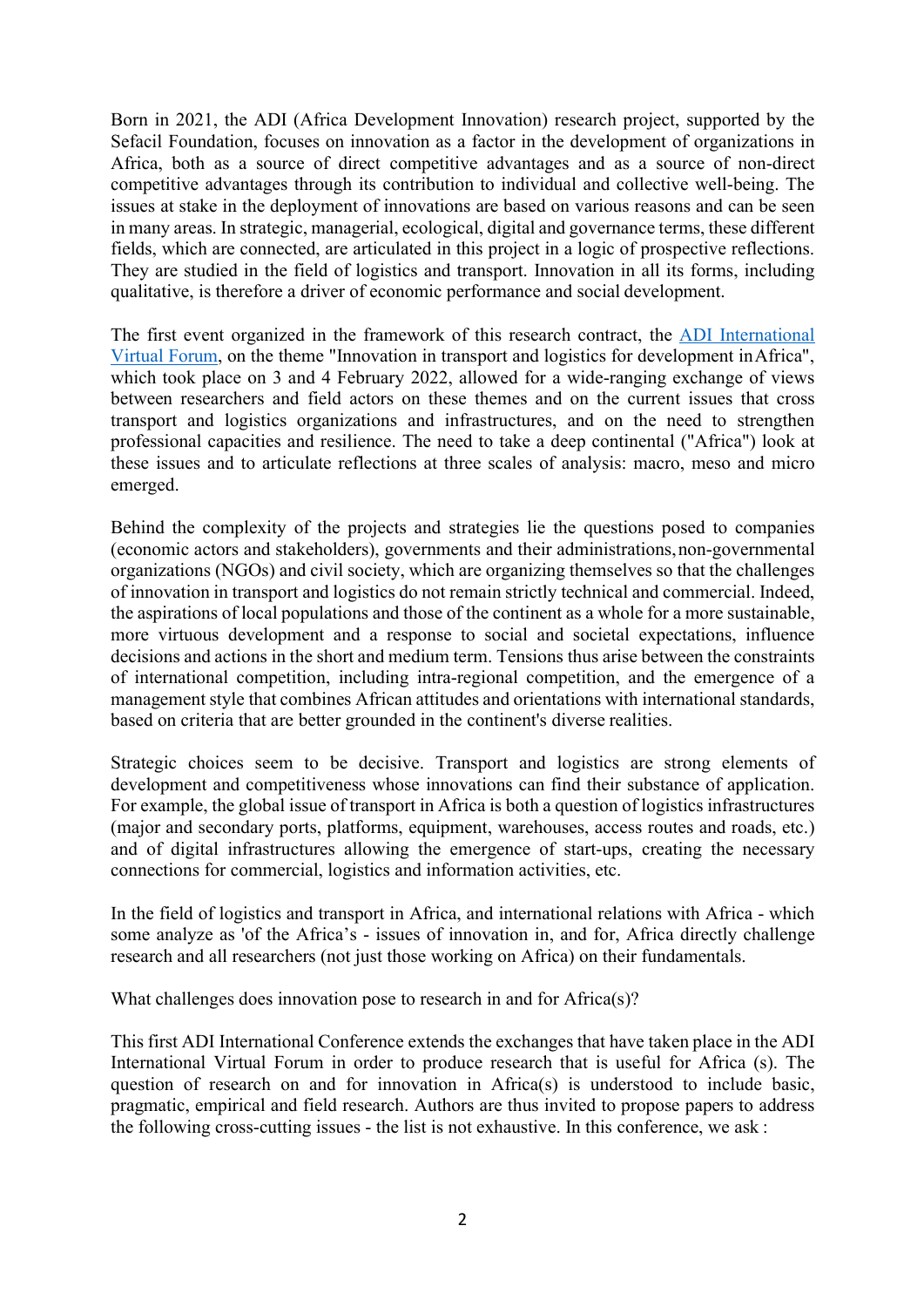- 1. What are the robust innovations operating in Africa? What are the prospective orientations? How to innovate without duplicating what is done elsewhere? How to avoid becoming a low-cost production territory? How can we create, and control local and continental value chains based on complementarities in the key sectors of agriculture and energy? How can transport and more broadly logistics evolve towards more innovative practices in line with the needs of the ecological transition in the context of the climate emergency that is affecting the African continent as much as other regions of the world? How can innovation be an ethical value? How can digital technology facilitate intra-regional trade or help the development of e-commerce in Africa? How to develop access to information and the production of grounded information to develop projects between African countries? How to ensure digital security to support business model innovations? What skills are needed to support African organizations in their digital transformation? What is the role and place of women in projects and drivers of innovation? How to consider major social transitions in the management models of logistics and transport actors? What place should be given to the informal sector? How can innovation in Africa provide opportunities for learning, professional capacity building and resilience, and which, translated into its innovations, are sources of performance and social and economic development?
- 1. What research on innovation in organizations in Africa? What is the state of knowledge? Is academic research close enough to the field in Africa? How is it produced or how can it be produced? Which actors produce it? For what objectives? For which impacts? If it does produce, what does it return to the field? How is it diffused or how should it be diffused? What does it produce in return for Africans? What are the managerial uses?
- 2. What local and grounded research? To what extent should research conducted on and for Africa be grounded (Kamdem, Chevalier, Payaud (eds), La recherche enracinée en management, 2020)? What should be the part and role of the 'ethic' (the universal) and the 'emic' (the particular) in the foundations of research? Can there be, and should there be, 'African-style' research, just as there should be an African model of management? What place should be given to the various strata of research, i.e., fundamental research and pragmatic, empirical, field research? Which research practices are the most effective? What innovative or atypical research methods can be devised to construct robust data for scientific analysis? What epistemologies are best suited? At what scale should research be conducted? With which methodologies? What challenges does business research pose to local research (observation and documentation)?
- 3. How to connect academic research actors with the research needs of field actors? According to which models of interaction, financing and organization? How can we avoid a standardization of scientific production in management that responds to the constraints of classification (or ranking) logics, at the risk of turning research towards internal professional logics that are far removed from the needs of actors in the field? How can we assess the relevance of what research produces? How can we appreciate the complexity of the relational and transactional modalities put in place in Africa and between Africa and the rest of the world?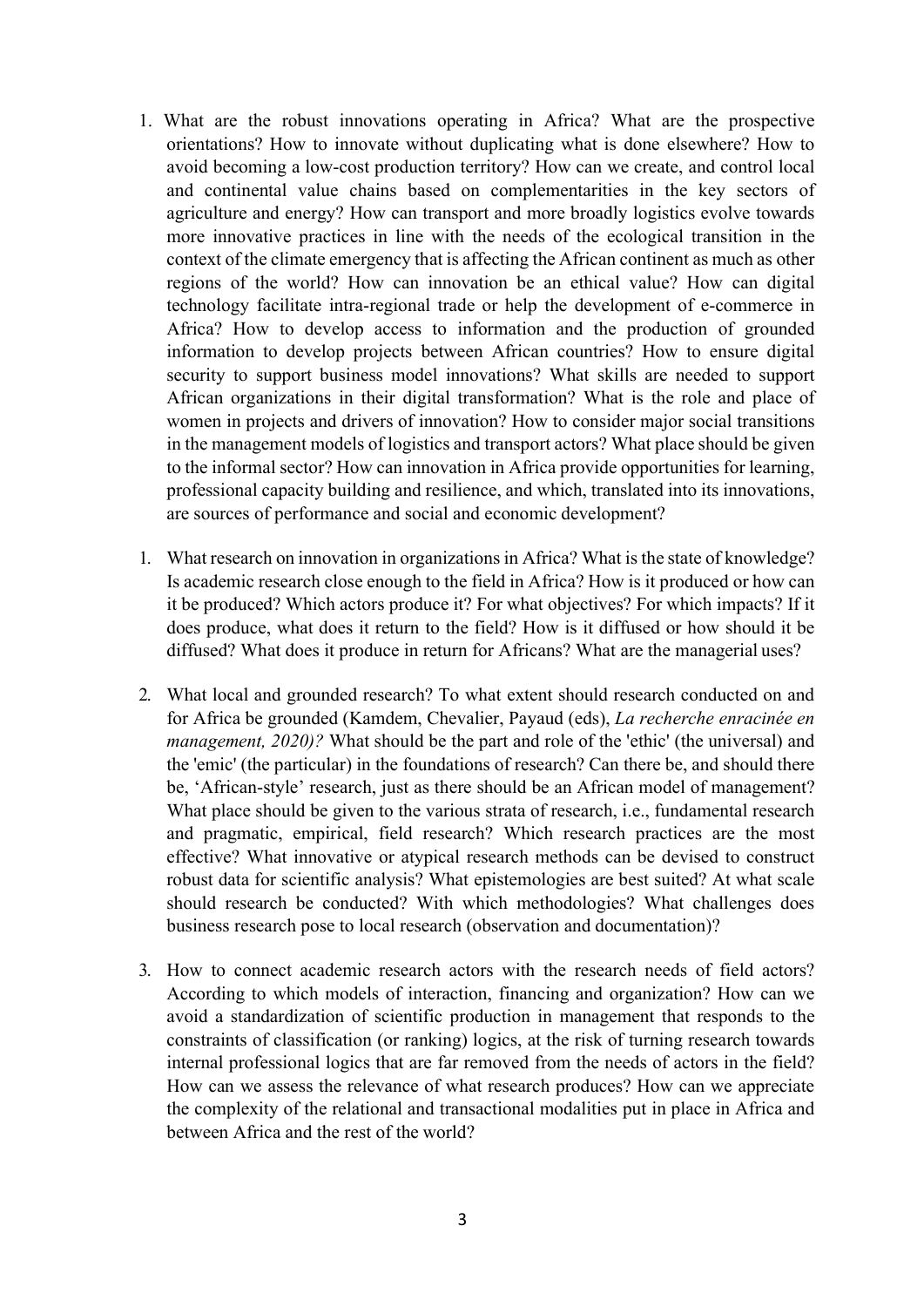Particular attention will be given to papers that link these issues to transport and logistics in Africa, as this is the core of the topic. However, proposals that are less directly focused on this field of research may also be considered, as long as their conclusions could be transposed to the main field - which it will be up to the authors to show.

## Guidelines for the submission of a proposal

The proposal should be written in English or French and include the following elements:

## 1. On the first page (Anonymous)

- The title of your paper (maximum 180 characters including spaces) which establishes a link with the framing text of the conference.

- An abstract (maximum 1,500 characters including spaces) which allows you to situate your paper in the general framework of the conference. It must also contain elements of the problematic, one or more research objectives, a conceptual or reference framework, the methodology as well as the announced or expected research results. - 4-5 keywords

## 2. On a second page

- The name of the author(s), postal address, telephone number, e-mail address, status, department, institution of the author(s)

#### 3. On a third page, the paper proposal must include

- A proposal of 6000 signs including spaces (maximum) in Times New Roman format, font 12 and single line spacing

- An outline of the paper
- The main bibliographical references that will be used

All proposals must be submitted on the Numérev platform at the following address: https://adi2022.sciencesconf.org/

For any other question, use this email adress : colloqueADI2022@poitiers.iae-france.fr

#### Key Dates :

- $\text{May7}^{\text{th}}$ : Diffusion of the call
- $-$  June  $20<sup>th</sup>$ : Submission opens
- July 1st: Submission deadline of proposals for papers (long abstract)
- July13th: Decision notifications to authors + communication on the conference
- September  $1<sup>st</sup>$ : Registration opens
- September 10th: Receipt of texts
- September 15th: Diffusion of the conference program
- October 6 & 7: Poitiers ADI Conference
- November 15th: Return of the texts by the authors after personal revision
- December: Start of the review process for publication

## Estimated registration fees for the conference :

Presential participation (recommended)

- Teacher, researcher, professional: 50  $\epsilon$ .
- PhD., DBA students: free
- Gala dinner: 50  $\epsilon$ .

Remote participation possible (in case of impossibility to attend): free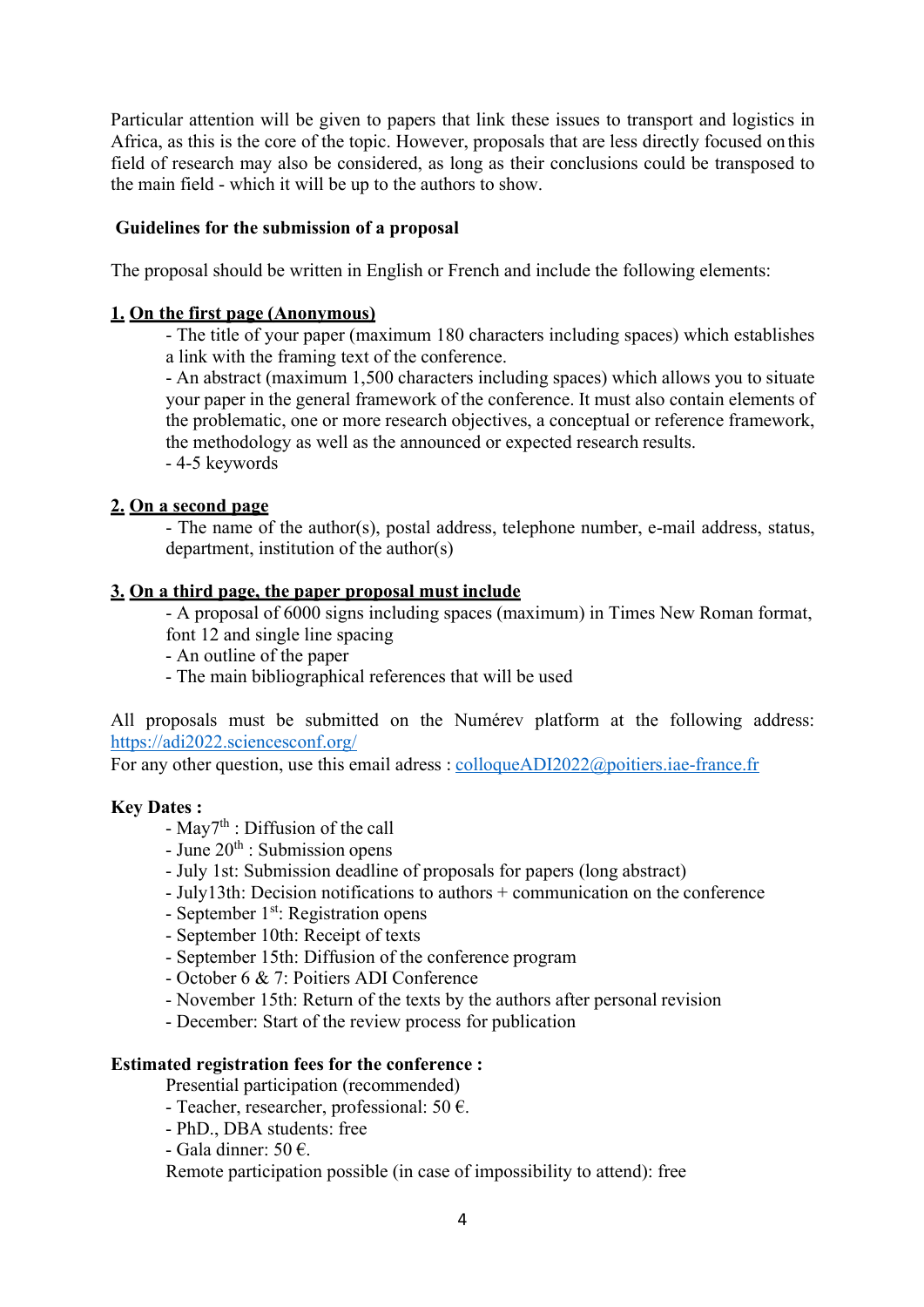## Scientific Responsible:

Christian MARCON, IAE - Université de Poitiers, France. Suzanne APITSA, CEREGE, IAE – Université de Poitiers, France. Brigitte DAUDET, EM Normandie, France.

## Scientific Committee:

Mahamat ABDELLATIF, ISTA – CEMAC de Libreville, Gabon. Boualem ALIOUAT, Université Nice Sophia-Antipolis, France. Benjamin ALLAGBÉ SOTONDJI, Université d'Abomey-Calavi, Bénin. Suzanne M. APITSA, CEREGE, IAE - Université de Poitiers, France. Boubacar BAIDARI, Université Abdou Moumouni de Niamey, Niger. Pierre BARET, EXCELIA Business School, France. Karim BEN KAHLA, Ecole Supérieur de Commerce de Tunis, Tunisie. Fares BOUBAKOUR, eHEC Alger, Algérie Geneviève CAUSSE - ESCP Business School, Paris campus, France Annie CORNET, Hec-Ulg, Belgique Boualem-Ammar CHEBIRA, Université Badji Mokhtar à Annaba, Algérie Foued CHERIET, Montpellier SupAgro, France. Françoise CHEVALIER - HEC Paris, France Nawal DAFFEUR, Université de Poitiers, France, eHEC Alger, Algérie. Brigitte DAUDET, EM Normandie, France. Ahmadou Halassi DICKO, Université de Bamako, Mali. Fatou DIOP SALL, Université Cheikh Anta Diop, École Supérieure Polytechnique, Sénégal. Chantal FURHER, Université de La Réunion, La Réunion. Mouhoub HANI, Université Paris 8 Vincennes Saint-Denis, France. Anicia JAEGLER, KEDGE Business School, France. Emmanuel KAMDEM, ESSEC, CERAME, Université de Douala, IME, Cameroun. Alain KIYINDOU, Université Bordeaux Montaigne, France. Messan LIHOUSSOU, IUT-Université de Parakou, Bénin. Sabine LIMBOURG, HEC Université de Liège, Belgique. Chantale MAILHOT, HEC Montréal, Canada. Christian MARCON, IAE - Université de Poitiers, France. Ulrike MAYRHOFER, IAE de Nice - Université Côte d'Azur, France. Bachir MAZOUZ, École Nationale d'Administration Publique, Canada. Ababacar MBENGUE, Université de Reims Champagne-Ardenne, France Pierre-Xavier MESCHI, IAE Aix-Marseille, Aix-Marseille Université, France. Dominique MEVA'A ABOMO, Université de Douala, Cameroun. Éric MILLIOT, Nantes Université, France. Philippe MOUILLOT, IAE - Université de Poitiers, France. Hadj NEKKA, Université d'Angers, France. Mehdi NEKHILI, Le Mans Université, France. Alexis N'GUESSAN, Université Félix Houphouët-Boigny Abidjan, Côte d'Ivoire. Sophie NIVOIX, Université de Poitiers, France. Viviane ONDOUA BIWOLE, Université de Yaoundé II/Soa, Cameroun, Yale unversity, USA, Yvon PESQUEUX, CNAM, France. Gilles PACHE, Aix-Marseille Université, France. Frédéric PREVOT, KEDGE Business School, France.

Nathalie PRIME, ESCP Business School, Paris campus, France.

Gilde RALANDISON, INSCAE, Madagascar.